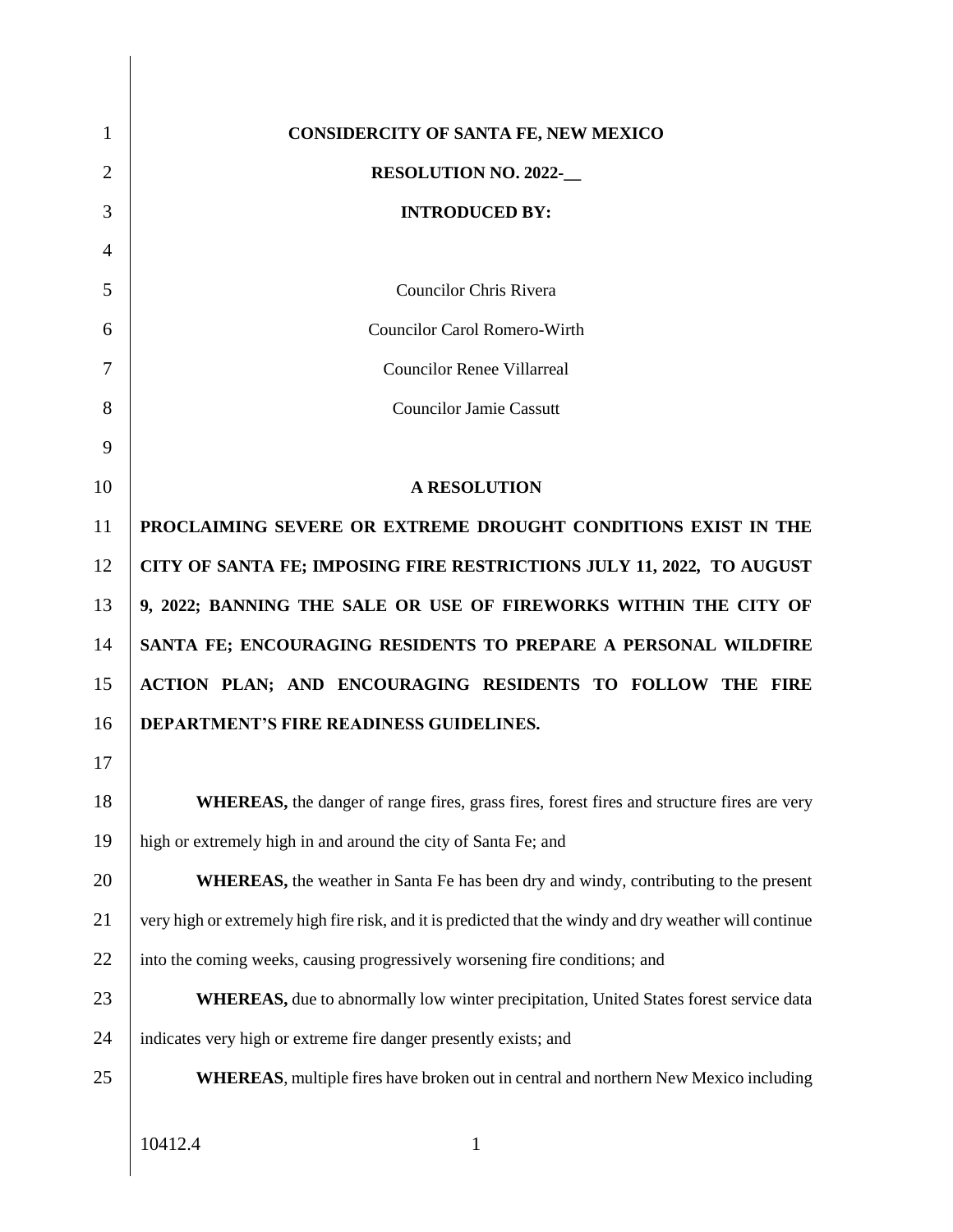| $\mathbf{1}$   |                                                                                                       | the Hermit's Peak/Calf Canyon fire that has displaced many residents who work in Santa Fe; and        |  |  |  |  |  |
|----------------|-------------------------------------------------------------------------------------------------------|-------------------------------------------------------------------------------------------------------|--|--|--|--|--|
| $\overline{2}$ | <b>WHEREAS, the Santa Fe National Forest ("SFNF") Forest Supervisor implemented Stage</b>             |                                                                                                       |  |  |  |  |  |
| 3              | II fire restrictions on April 22, 2022, which includes a prohibition on the following activities:     |                                                                                                       |  |  |  |  |  |
| $\overline{4}$ | A.                                                                                                    | Building, maintaining, attending, or using a fire, campfire, or stove fire;                           |  |  |  |  |  |
| 5              | <b>B.</b>                                                                                             | Smoking, except within an enclosed vehicle or building, a developed recreation                        |  |  |  |  |  |
| 6              |                                                                                                       | site, or while stopped in an area at least three feet in diameter that is cleared of                  |  |  |  |  |  |
| 7              |                                                                                                       | vegetation and flammable material;                                                                    |  |  |  |  |  |
| 8              | C.                                                                                                    | Blasting, welding, or operating an acetylene or other torch with open flame;                          |  |  |  |  |  |
| 9              | D.                                                                                                    | Using an explosive of any kind;                                                                       |  |  |  |  |  |
| 10             | Ε.                                                                                                    | Operating any equipment powered by an internal combustion engine, including                           |  |  |  |  |  |
| 11             |                                                                                                       | chainsaws, between the hours of 10 a.m. and 6 p.m.; and                                               |  |  |  |  |  |
| 12             | F.                                                                                                    | Driving off designated roads; and                                                                     |  |  |  |  |  |
| 13             |                                                                                                       | <b>WHEREAS</b> , the SFNF Forest Supervisor has implemented Stage III fire restrictions for           |  |  |  |  |  |
| 14             | the full 1.6 million acres of the SFNF, which closes the forest until July 18, 2022, unless rescinded |                                                                                                       |  |  |  |  |  |
| 15             | earlier; and                                                                                          |                                                                                                       |  |  |  |  |  |
| 16             | <b>WHEREAS</b> , the order imposing Stage II fire restrictions remains in place throughout the        |                                                                                                       |  |  |  |  |  |
| 17             | SFNF; and                                                                                             |                                                                                                       |  |  |  |  |  |
| 18             | WHEREAS, it is anticipated that drought conditions will be present for the foreseeable                |                                                                                                       |  |  |  |  |  |
| 19             | future; and                                                                                           |                                                                                                       |  |  |  |  |  |
| 20             | <b>WHEREAS</b> , the probability of ignition of materials likely to serve as fuel for fire is         |                                                                                                       |  |  |  |  |  |
| 21             | presently extremely high in the city of Santa Fe; and                                                 |                                                                                                       |  |  |  |  |  |
| 22             |                                                                                                       | <b>WHEREAS</b> , if the city experiences a fire that burns out of control in the watershed, 40%       |  |  |  |  |  |
| 23             |                                                                                                       | of the city's water resources are at serious risk of complete loss or substantially reduced capacity; |  |  |  |  |  |
| 24             | and                                                                                                   |                                                                                                       |  |  |  |  |  |
| 25             |                                                                                                       | <b>WHEREAS</b> , if the city experiences a fire that burns out of control in populated areas, it      |  |  |  |  |  |
|                |                                                                                                       |                                                                                                       |  |  |  |  |  |
|                | 10412.4                                                                                               | 2                                                                                                     |  |  |  |  |  |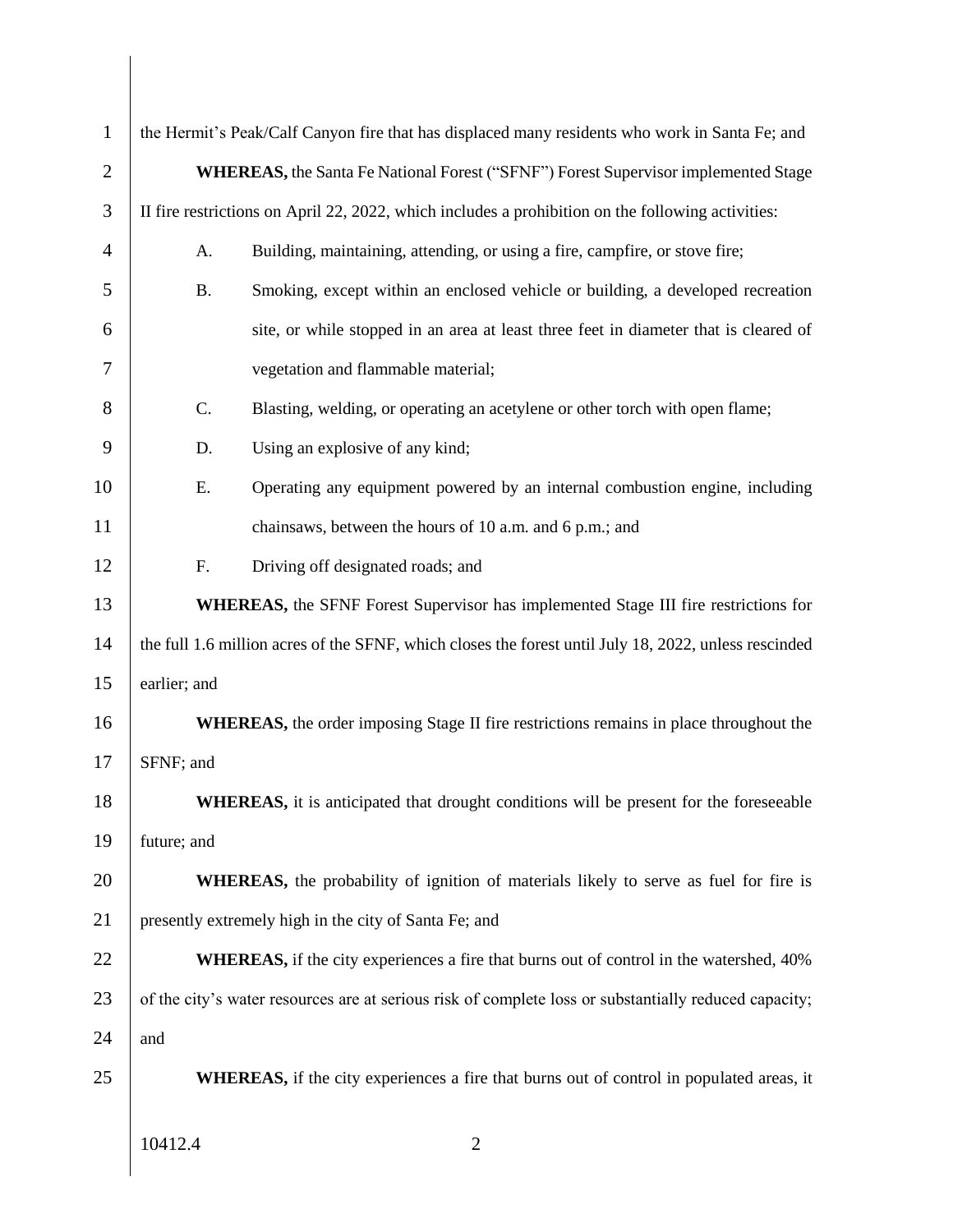| $\mathbf{1}$   | may be necessary to evacuate and relocate affected residents; and                                   |                                                                       |                                                                                    |  |  |  |
|----------------|-----------------------------------------------------------------------------------------------------|-----------------------------------------------------------------------|------------------------------------------------------------------------------------|--|--|--|
| $\overline{2}$ |                                                                                                     |                                                                       | <b>WHEREAS</b> , pursuant to NMSA 1978, Section 60-2C-8.1, the governing body of a |  |  |  |
| 3              | municipality may restrict the sale or use of fireworks within the boundaries of the municipality on |                                                                       |                                                                                    |  |  |  |
| $\overline{4}$ |                                                                                                     | a short-term basis if severe or extreme drought conditions exist; and |                                                                                    |  |  |  |
| 5              | <b>WHEREAS,</b> Governor Michelle Lujan Grisham issued Executive Order No. 2022-22 on               |                                                                       |                                                                                    |  |  |  |
| 6              | April 25, 2022 that urged municipalities to "consider implementing appropriate firework bansas      |                                                                       |                                                                                    |  |  |  |
| $\tau$         | well as any other appropriate fire prevention measures that they may legally enact."; and           |                                                                       |                                                                                    |  |  |  |
| $8\,$          | <b>WHEREAS</b> , according to the most recently available update to the U.S. Drought Monitor,       |                                                                       |                                                                                    |  |  |  |
| 9              | Santa Fe County is in an extreme drought, the second highest category.                              |                                                                       |                                                                                    |  |  |  |
| 10             | NOW, THEREFORE, BE IT PROCLAIMED BY THE GOVERNING BODY OF                                           |                                                                       |                                                                                    |  |  |  |
| 11             | THE CITY OF SANTA FE:                                                                               |                                                                       |                                                                                    |  |  |  |
| 12             | Section 1.                                                                                          |                                                                       | This resolution shall be deemed a proclamation within the meaning of               |  |  |  |
| 13             |                                                                                                     |                                                                       | NMSA 1978, Section 60-2C-8.1 and SFCC 1987, Section 12-3.9.                        |  |  |  |
| 14             | Section 2.                                                                                          |                                                                       | As per NMSA 1978, Section 60-2C-8.1, the Governing Body anticipates                |  |  |  |
| 15             | severe or extreme drought conditions exist or may exist within the boundaries of the city of Santa  |                                                                       |                                                                                    |  |  |  |
| 16             | Fe based upon current drought indices published by the national weather service and other relevant  |                                                                       |                                                                                    |  |  |  |
| 17             |                                                                                                     |                                                                       | information supplied by the United States forest service.                          |  |  |  |
| 18             | Section 3.                                                                                          |                                                                       | The Governing Body bans the sale or use of all fireworks listed in this            |  |  |  |
| 19             | section from July 11 to August 9, 2022 to the maximum extent possible permitted in NMSA 1978,       |                                                                       |                                                                                    |  |  |  |
| 20             | Section 60-2C-8.1.                                                                                  |                                                                       |                                                                                    |  |  |  |
| 21             | A.                                                                                                  |                                                                       | The sale or use of the following fireworks is specifically banned within           |  |  |  |
| 22             | the city limits:                                                                                    |                                                                       |                                                                                    |  |  |  |
| 23             |                                                                                                     | 1.                                                                    | ariel shell kit-reloadable tubes;                                                  |  |  |  |
| 24             |                                                                                                     | 2.                                                                    | aerial spinners;                                                                   |  |  |  |
| 25             |                                                                                                     | 3.                                                                    | helicopters;                                                                       |  |  |  |
|                |                                                                                                     |                                                                       |                                                                                    |  |  |  |
|                | 10412.4                                                                                             |                                                                       | 3                                                                                  |  |  |  |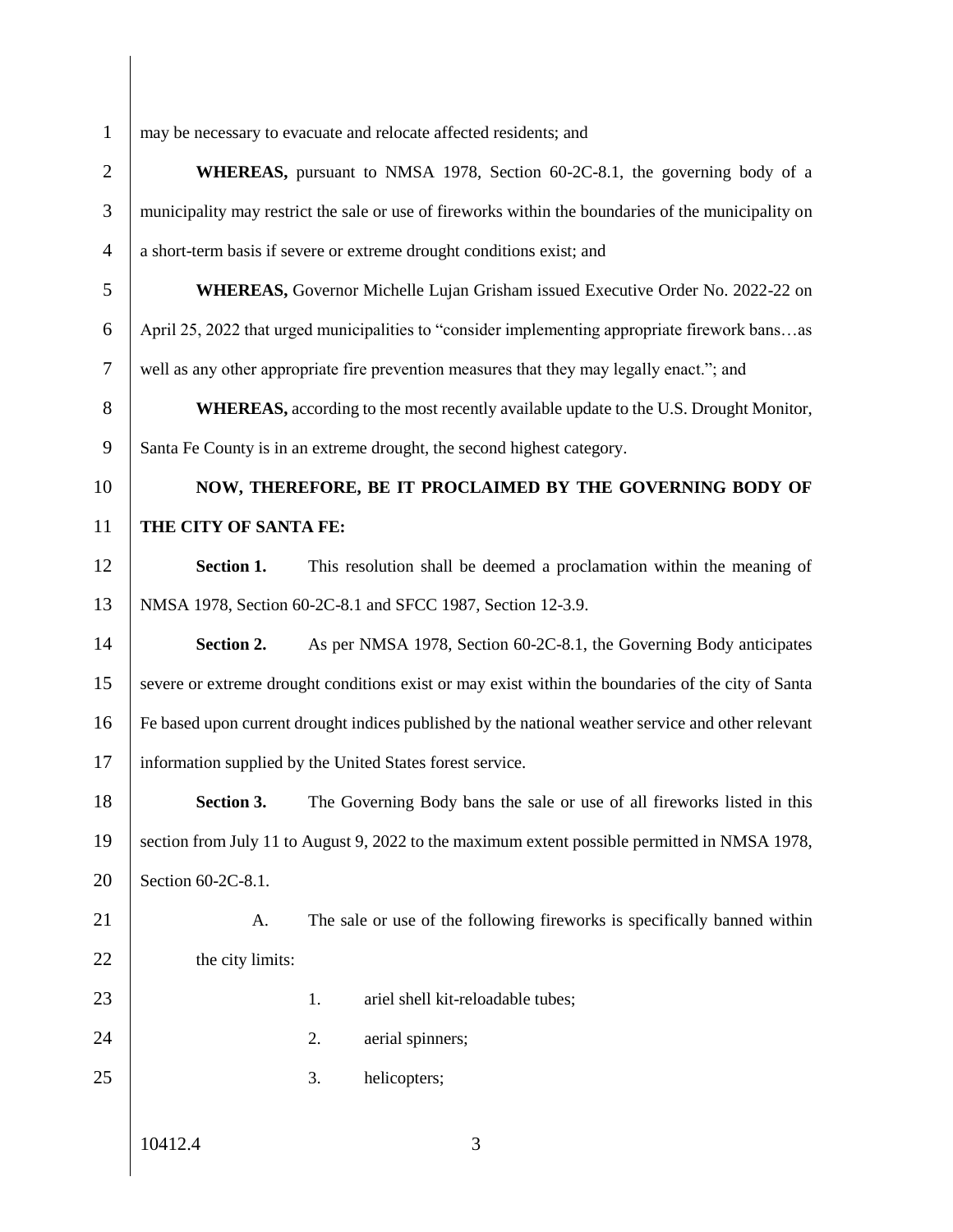| 1              |                                                                                               | 4.  | mines;                                                                                         |  |  |
|----------------|-----------------------------------------------------------------------------------------------|-----|------------------------------------------------------------------------------------------------|--|--|
| $\overline{2}$ |                                                                                               | 5.  | missile-type rockets;                                                                          |  |  |
| 3              |                                                                                               | 6.  | multiple tube devices;                                                                         |  |  |
| $\overline{4}$ |                                                                                               | 7.  | roman candles;                                                                                 |  |  |
| 5              |                                                                                               | 8.  | shells;                                                                                        |  |  |
| 6              |                                                                                               | 9.  | stick-type rockets including those specified in Section 60-2C-                                 |  |  |
| 7              |                                                                                               |     | $7(B)(1)$ and (2); and                                                                         |  |  |
| 8              |                                                                                               | 10. | ground audible devices (including chasers and firecrackers).                                   |  |  |
| 9              | <b>B.</b>                                                                                     |     | All fireworks within any lands covered wholly or in part by timber, brush,                     |  |  |
| 10             | or native grass are prohibited.                                                               |     |                                                                                                |  |  |
| 11             | C.                                                                                            |     | Any fireworks not listed in paragraphs $A(1)$ and (2) of this Section are                      |  |  |
| 12             |                                                                                               |     | limited to areas that are paved or barren or that have a readily accessible source of water    |  |  |
| 13             | for use by the homeowner or the general public.                                               |     |                                                                                                |  |  |
| 14             | Section 4.                                                                                    |     | Exceptions to the above restrictions are public displays of fireworks in                       |  |  |
| 15             |                                                                                               |     | strict conformance with the requirements and conditions set forth in SFCC 1987, Section 12-3.3 |  |  |
| 16             |                                                                                               |     | and as approved by the City of Santa Fe fire chief or their designee.                          |  |  |
| 17             | Section 5.                                                                                    |     | Pursuant to SFCC 1987, Section 12-3.9,                                                         |  |  |
| 18             | A.                                                                                            |     | Any individual, firm, partnership, or other entity found in violation of the                   |  |  |
| 19             | above restrictions shall be deemed guilty of a misdemeanor and shall be punished by           |     |                                                                                                |  |  |
| 20             | imprisonment for up to ninety (90) days or a fine not to exceed five hundred dollars (\$500), |     |                                                                                                |  |  |
| 21             | or both.                                                                                      |     |                                                                                                |  |  |
| 22             | <b>B.</b>                                                                                     |     | Each and every occasion on which this section is violated shall be                             |  |  |
| 23             | considered a separate offense.                                                                |     |                                                                                                |  |  |
| 24             | <b>BE IT FURTHER RESOLVED</b> that the Governing Body strongly encourages City                |     |                                                                                                |  |  |
| 25             |                                                                                               |     | residents to adhere to the Stage II fire restrictions implemented in the SFNS.                 |  |  |
|                |                                                                                               |     |                                                                                                |  |  |
|                | 10412.4                                                                                       |     | 4                                                                                              |  |  |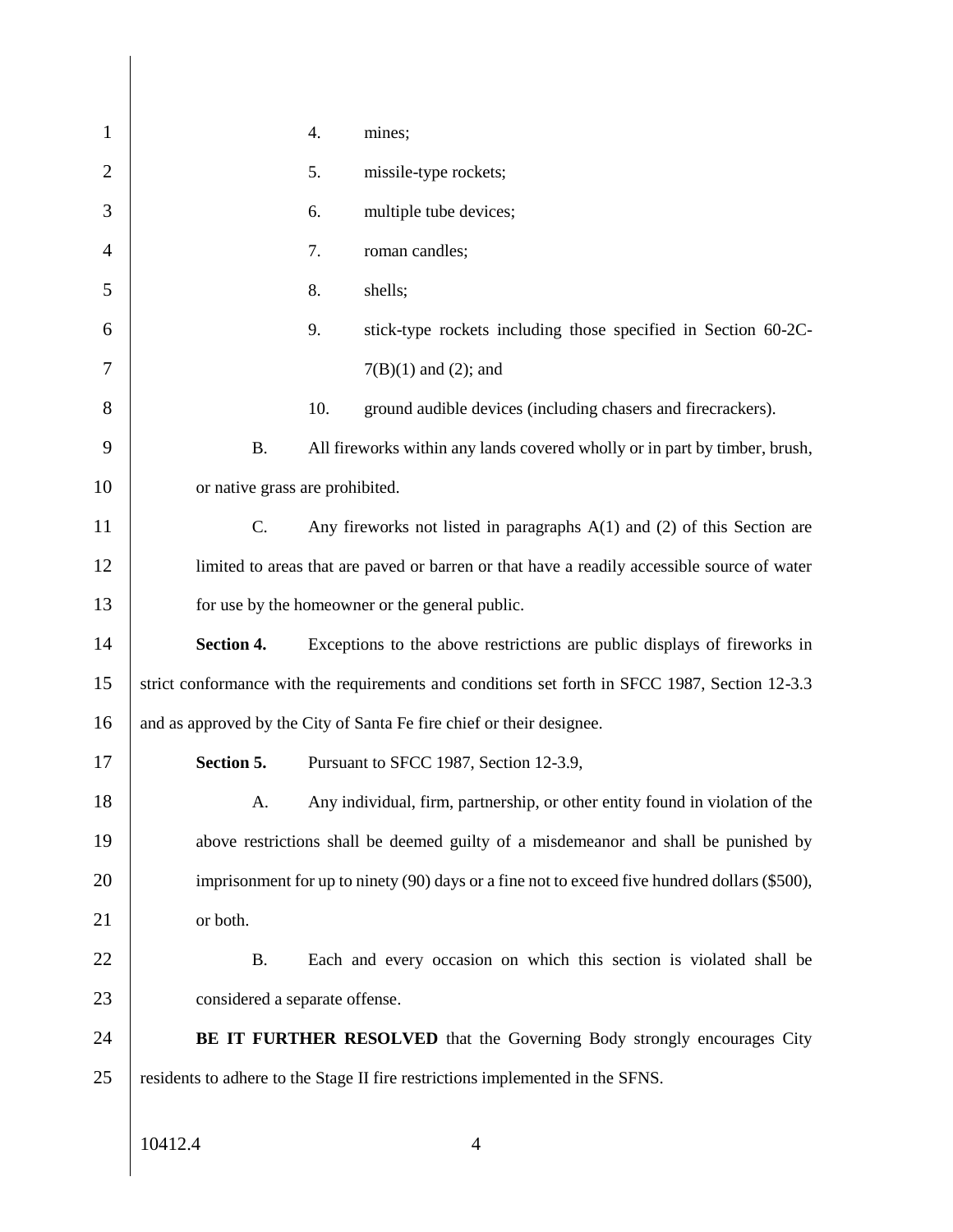| $\mathbf{1}$   | <b>BE IT FURTHER RESOLVED</b> that the Governing Body strongly encourages City                         |
|----------------|--------------------------------------------------------------------------------------------------------|
| $\overline{2}$ | residents to prepare a Ready-Set-Go Personal Wildfire Action Plan; to take precautions and             |
| 3              | measures so as to reduce or eliminate conditions around their residences and places of work that       |
| $\overline{4}$ | could serve as fuel for a fire, including removing and properly disposing of unused household          |
| 5              | chemicals, oil, and gas; and to make use of alternative recreation options such as the City's inner-   |
| 6              | City trails, open spaces, parks, and recreation centers.                                               |
| $\overline{7}$ | <b>BE IT FURTHER RESOLVED</b> that the Governing Body strongly encourages residents                    |
| $8\,$          | of Santa Fe to follow the Fire Department's Fire Readiness guidelines, especially in the wildland-     |
| 9              | urban interface areas. The guidelines are the following:                                               |
| 10             | Reduce flammable materials within 5 feet surrounding the primary residents (e.g.,<br>1.                |
| 11             | removing firewood, flammable vegetation, cardboard boxes, construction lumber, etc.);                  |
| 12             | Increase defensible space within 30 feet surrounding the primary residence in<br>2.                    |
| 13             | accordance with Fire Department recommendations;                                                       |
| 14             | 3.<br>Remove flammable leaf litter and needle cast from roofs and gutters from all                     |
| 15             | buildings on the property; and                                                                         |
| 16             | Consider acquiring recommendations from the Fire Department through a wildfire<br>4.                   |
| 17             | hazard assessment.                                                                                     |
| 18             | <b>BE IT FURTHER RESOLVED</b> that the Governing Body recognizes that NMSA 1978,                       |
| 19             | Section 60-2C-8.1 only allows municipalities to adopt fire restrictions for 30 days at a time and no   |
| 20             | less than 20 days prior to a holiday for which fireworks may be sold. Therefore, to ensure that there  |
| 21             | will be no lapse in the fire restrictions imposed by this resolution, the Governing Body may impose    |
| 22             | these fire restrictions at any subsequent meeting date hereafter to ensure that such fire restrictions |
| 23             | are in place during extreme or severe drought conditions and wildland fire conditions.                 |
| 24             | PASSED, APPROVED, AND ADOPTED this __ day of _______, 2022.                                            |
| 25             |                                                                                                        |
|                |                                                                                                        |